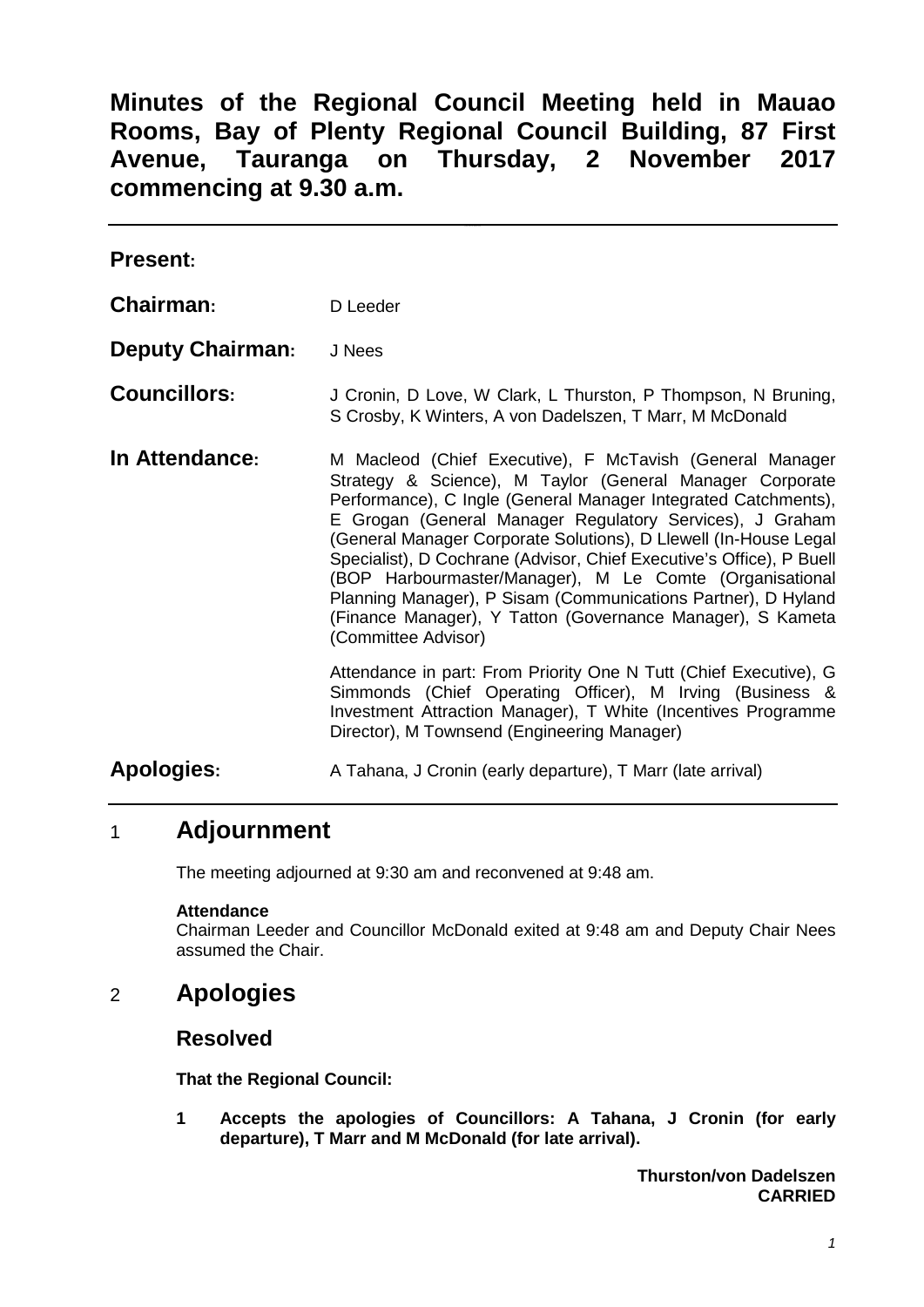# 3 **General Business and Tabled Items**

There were no tabled items.

### 3.1 **General Business**

#### **Consideration of Public Excluded Items**

Consideration was requested for a standard item to be placed near the front of agenda for elected members to consider transferring confidential business into the open, which was noted and acknowledged.

# 4 **Declaration of conflicts of interest**

No conflicts of interest were declared.

# 5 **Previous Minutes**

### 5.1 **Regional Council minutes - 26 September 2017**

#### **Correction**

Minute item 6, Declaration of conflicts of interest, page 20 of the agenda: Insert "Cr Thompson and Cr Nees declared an interest in relation to Agenda Item 11.1, 'Quayside Holdings Limited Annual Financial Statements for the year ended 30 June 2017'.

### **Resolved**

**That the Regional Council:**

**1 Confirms the Regional Council Minutes of 26 September 2017 as a true and correct record, with the foregoing correction.**

> **Cronin/Bruning CARRIED**

### 5.2 **Regional Council Minutes - 3 October 2017**

### **Resolved**

**That the Regional Council:**

**1 Confirms the Regional Council Minutes of 3 October 2017, as a true and correct record.**

> **Winters/Nees CARRIED**

# 6 **Statutory Committee Minutes**

6.1 **Rotorua Te Arawa Lakes Strategy Group Minutes - 8 September 2017**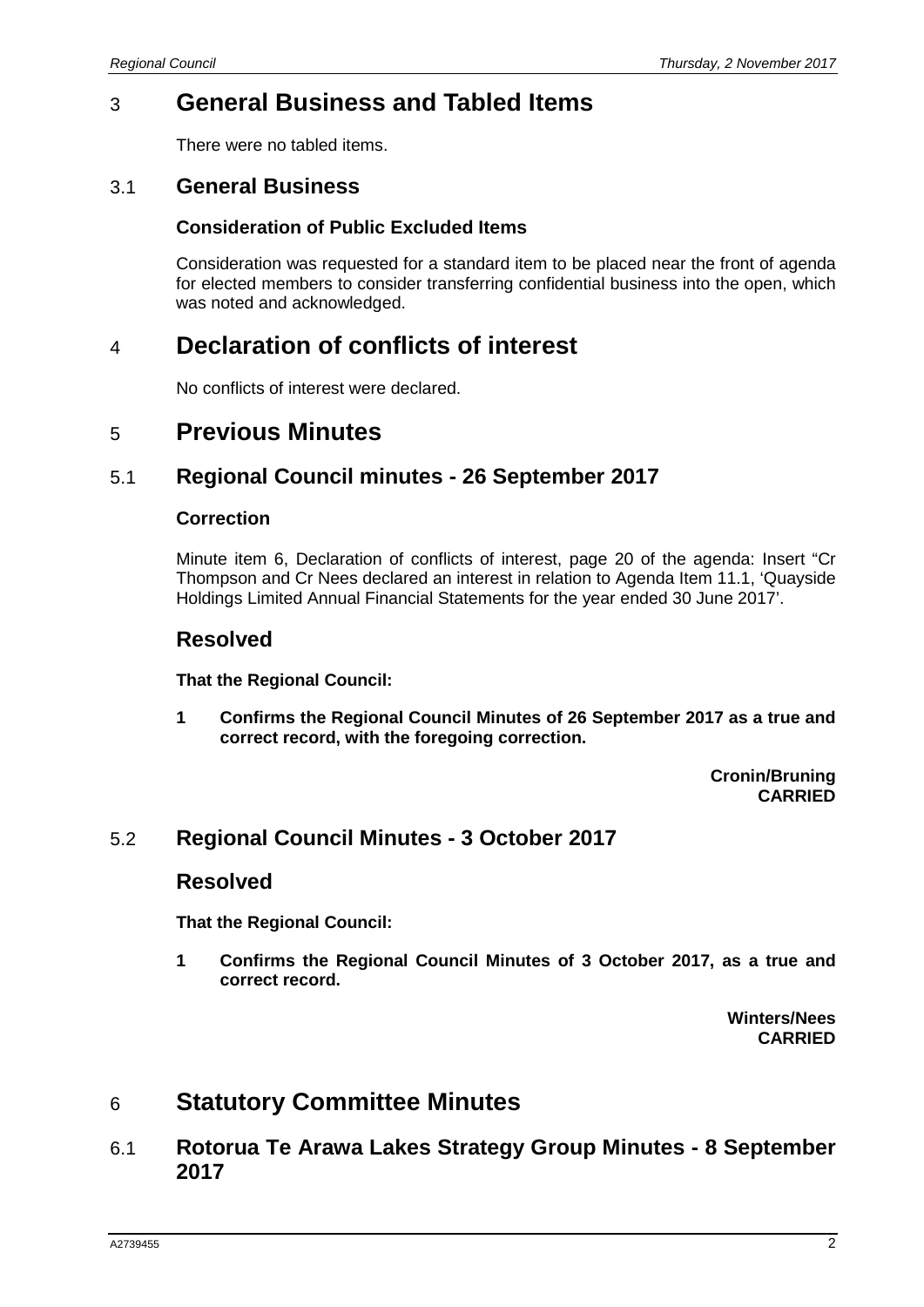## **Resolved**

**That the Regional Council:**

**1 Receives the Rotorua Te Arawa Lakes Strategy Group Minutes of 8 September 2017.**

> **Winters/Nees CARRIED**

# 6.2 **Regional Transport Committee Minutes - 15 September 2017**

## **Resolved**

**That the Regional Council:**

**1 Receives the Regional Transport Committee Minutes of 15 September 2017.**

**Crosby/Nees CARRIED**

# 6.3 **Rangitāiki River Forum Minutes - 29 September 2017**

## **Resolved**

**That the Regional Council:**

**1 Receives the Rangitāiki River Forum Minutes of 29 September 2017.**

**Love/Clark CARRIED**

# 7 **Joint Committee Minutes**

# 7.1 **SmartGrowth Leadership Group Draft Minutes 16 August 2017**

## **Resolved**

**That the Regional Council:**

**1 Receives the SmartGrowth Leadership Group Draft Minutes of 16 August 2017.**

> **von Dadelszen/Crosby CARRIED**

## 7.2 **Ōhiwa Harbour Implementation Forum Minutes - 12 September 2017**

**Resolved**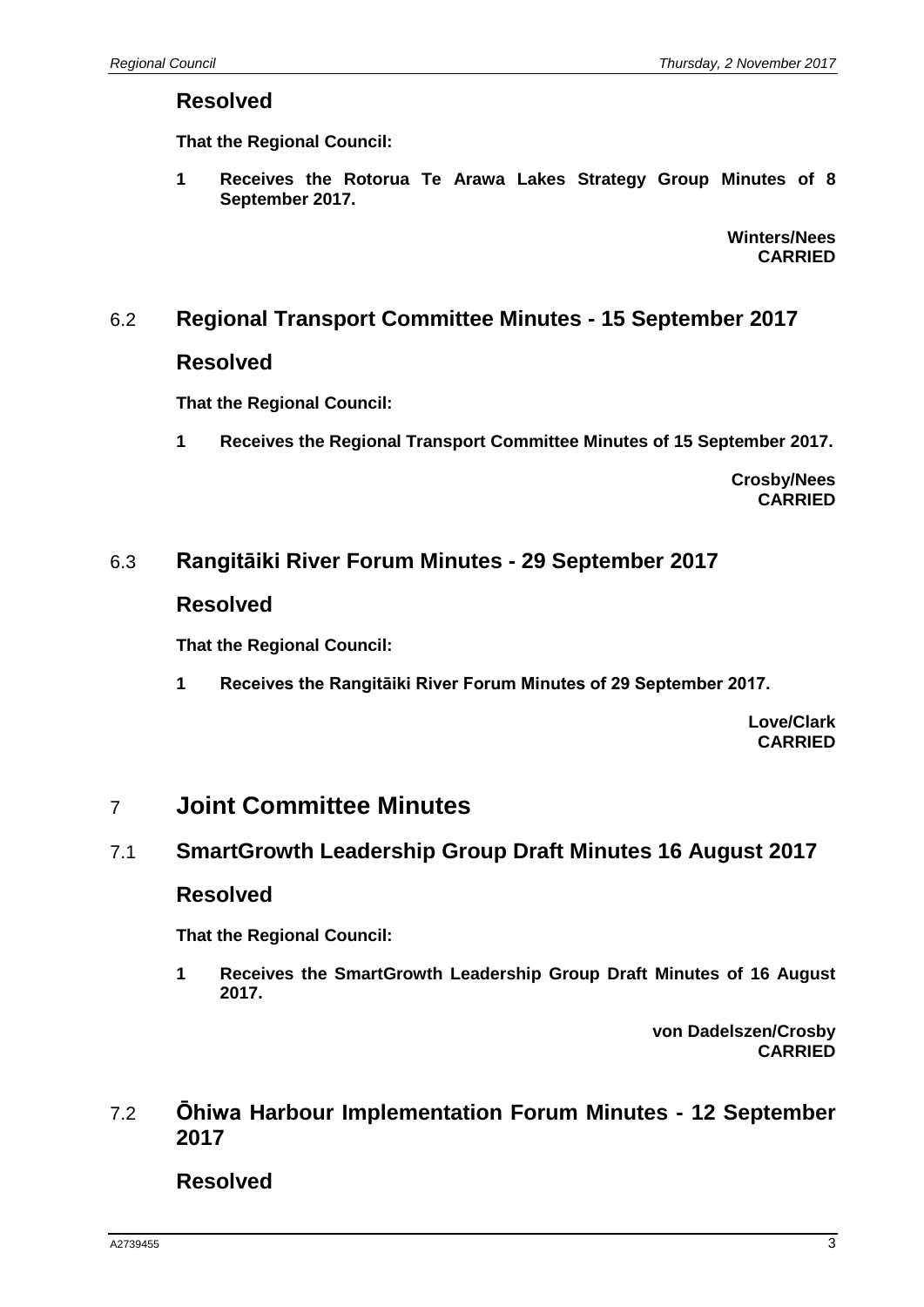**That the Regional Council:**

**1 Receives the Ōhiwa Harbour Implementation Forum Minutes of 12 September 2017.**

> **Nees/Thurston CARRIED**

# 8 **Presentation**

### 8.1 **Priority One Strategy**

*Refer PowerPoint Presentation Objective ID A2706320.*

Priority One Chief Executive Nigel Tutt, Chief Operating Officer Greg Simmonds and Business & Investment Attraction Manager Mark Irving presented Priority One's Strategy for 2017. Background was provided on the organisation and its goals, challenges and vision for growing the region's economy.

#### **Attendance**

Chairman Leeder and Councillors Marr and McDonald entered at 10:00 am.

An outline was provided of key initiatives, programmes and outcomes to foster innovation, attract business, investment and talent and access to staff, including lead roles in supporting Bay of Connections' Regional Economic Development Strategy and Maori Economic Development Strategy He Mauri Ohooho.

#### **Attendance**

Councillor Marr exited at 10:09 am.

Mr Tutt acknowledged Council and the value of Bay of Connections and informed of Priority One's prospects for continued collaboration and commitment to support the business community, regional economic development and transport initiatives.

#### **Attendance**

Councillor Marr entered at 10:19 am.

In response to questions, existing infrastructure and attracting the right people to the region were considered as key barriers to success. The importance of innovation technology and reducing industry fragmentation was noted. Mr Tutt advised that Priority One would support CCOs for water, infrastructure advancements and Central Government playing a larger role. It was also noted that feedback from the business community had been captured and forwarded to Tauranga City Council in regard to the Tauranga City bus interchange proposal.

#### **Attendance**

Councillor Cronin exited at 10:27 am.

The need to engage with secondary school students was recognised. It was noted that the Instep programme and Young Innovator Awards provided opportunities, but challenges existed with the current NCEA framework restricting innovation to some degree.

#### **Adjournment**

The meeting adjourned at 10:31 am and reconvened at 10:50 am.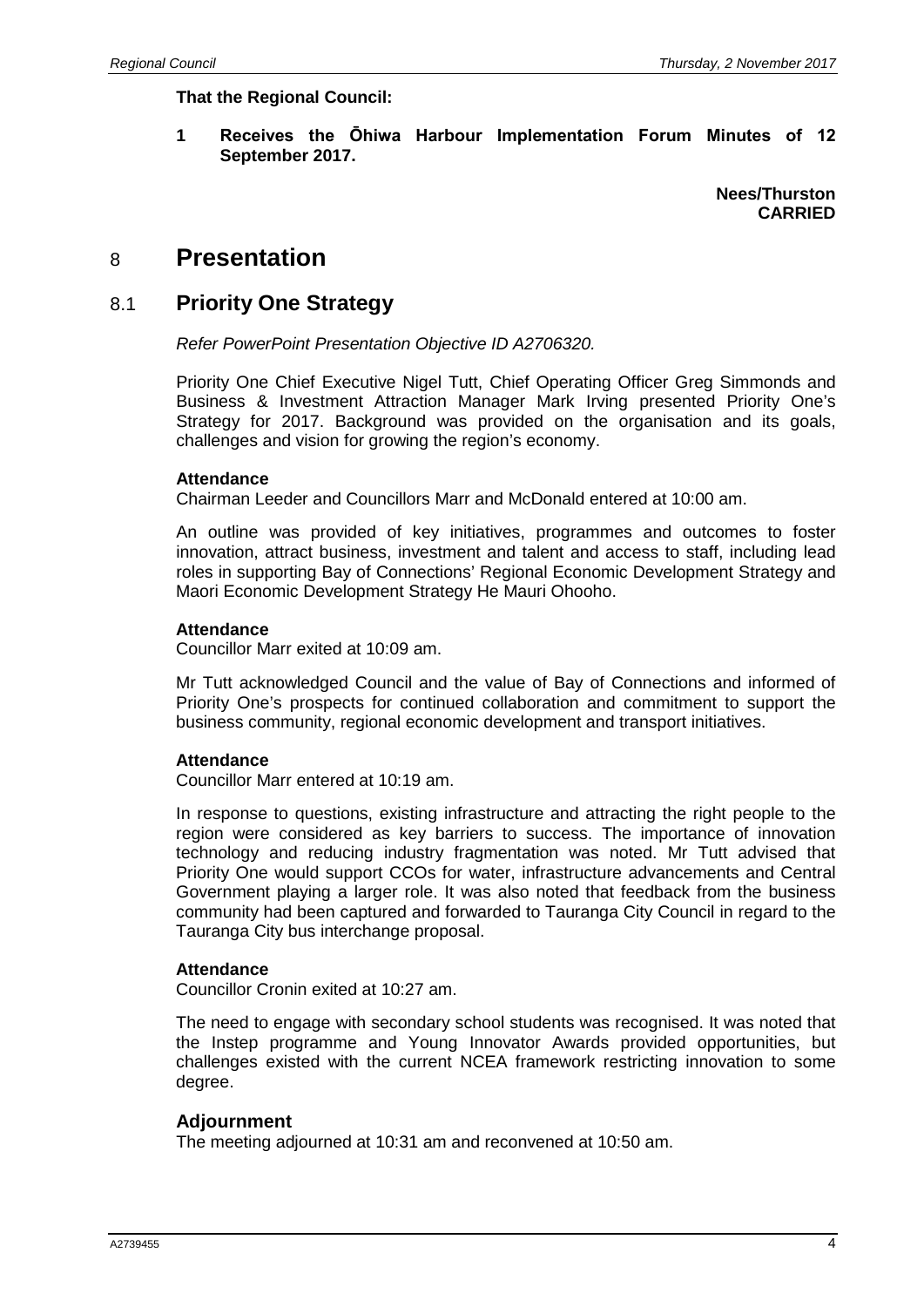# 9 **Chairman's Report**

The report updated Council on the Chairman's activities, upcoming events and items of interest. The Chairman commented on potential issues of contention that may arise in regard to the Tauriko West Partnership.

## **Resolved**

**That the Regional Council:**

**1 Receives the report, Chairman's Report.**

**Leeder/Thurston CARRIED**

# 10 **Chief Executive's Reports**

## 10.1 **Council Performance Monitoring Report 2017/18 July to September, Months 1 to 3**

General Manager Corporate Performance Mat Taylor, Finance Manager Debbie Hyland and Management Accountant Team Leader Andy Dixon provided the report and advice on variances on financial performance against revised budget.

It was clarified that the KPI for resource consent applications had not been met due to the existing backlog in applications and this would continue for those applications that would remain out of time.

#### **Attendance**

Councillor Cronin entered at 11:10 am.

### **Resolved**

**That the Regional Council:**

**1 Receives the report, Council Performance Monitoring Report 2017/18 July to September, Months 1 to 3.**

> **Love/Winters CARRIED**

## 10.2 **Bay of Plenty Regional Council's 2018 Meeting Schedule**

The report sought Council approve its meeting schedule for 2018. Staff were commended for their efforts and coordination. It was requested that staff work with the Regional Direction and Delivery Committee Chair to confirm workshop topics for 2018.

### **Resolved**

**That the Regional Council:**

**1 Receives the report, Bay of Plenty Regional Council's 2018 Meeting Schedule;**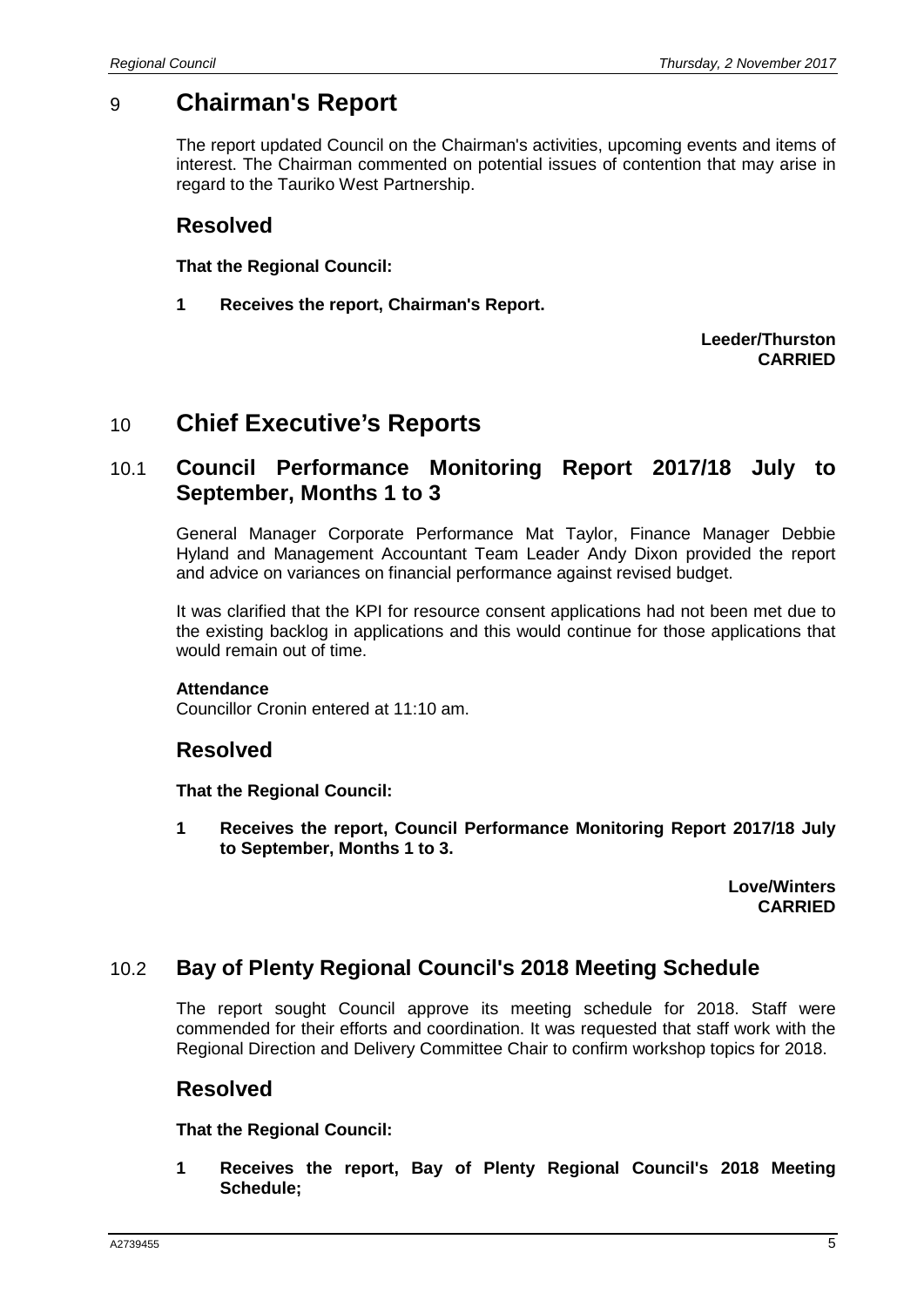**2 Approves the Bay of Plenty Regional Council's 2018 Meeting Schedule included as Appendix 1.**

> **Bruning/McDonald CARRIED**

## 10.3 **Appointment of Alternate Regional On-Scene Commander**

The report sought the appointment of alternate Regional On-Scene Commanders for oil spill responses.

### **Resolved**

**That the Regional Council:**

- **1 Receives the report, Appointment of Alternate Regional On-Scene Commander;**
- **2 Appoints John Morris, Matt Harrex and Richard Barnett as alternate Regional On-Scene Commanders for the Bay of Plenty.**
- **3 Cancels the appointment of Jim Tetlow as a Regional On-Scene Commander for the Bay of Plenty.**
- **4 Confirms that the decision has a low level of significance.**

**Thompson/Nees CARRIED**

### 10.4 **Update on Lake Rotorua Incentives Scheme Activities**

The report provided an update on progress made by the Lake Rotorua Incentives Scheme towards achieving its nitrogen reduction targets. Incentives Programme Director Te Taru White was accompanied by General Manager Integrated Catchments Chris Ingle and highlighted key points from the report. Mr White noted the potential for two further deals to be signed in November and the inter-generational benefit of agreements made with Maori landowners where capital value was not an issue.

Comment was noted in regard to challenges with encumbrance on Maori title that was currently being worked through and the potential for other incentives that may come from Central Government in relation to forestry, which further understanding and direction would be sought in due course. Clarification was provided in regard to Central Government funding criteria imposed on the Incentives Fund being tied to nitrogen reduction as the key driver.

A copy of the Lake Rotorua Incentives Scheme Update brochure for September 2017 was circulated and made available to councillors.

### **Resolved**

**That the Regional Council:**

**1 Receives the report, Update on Lake Rotorua Incentives Scheme Activities.**

**Bruning/Winters**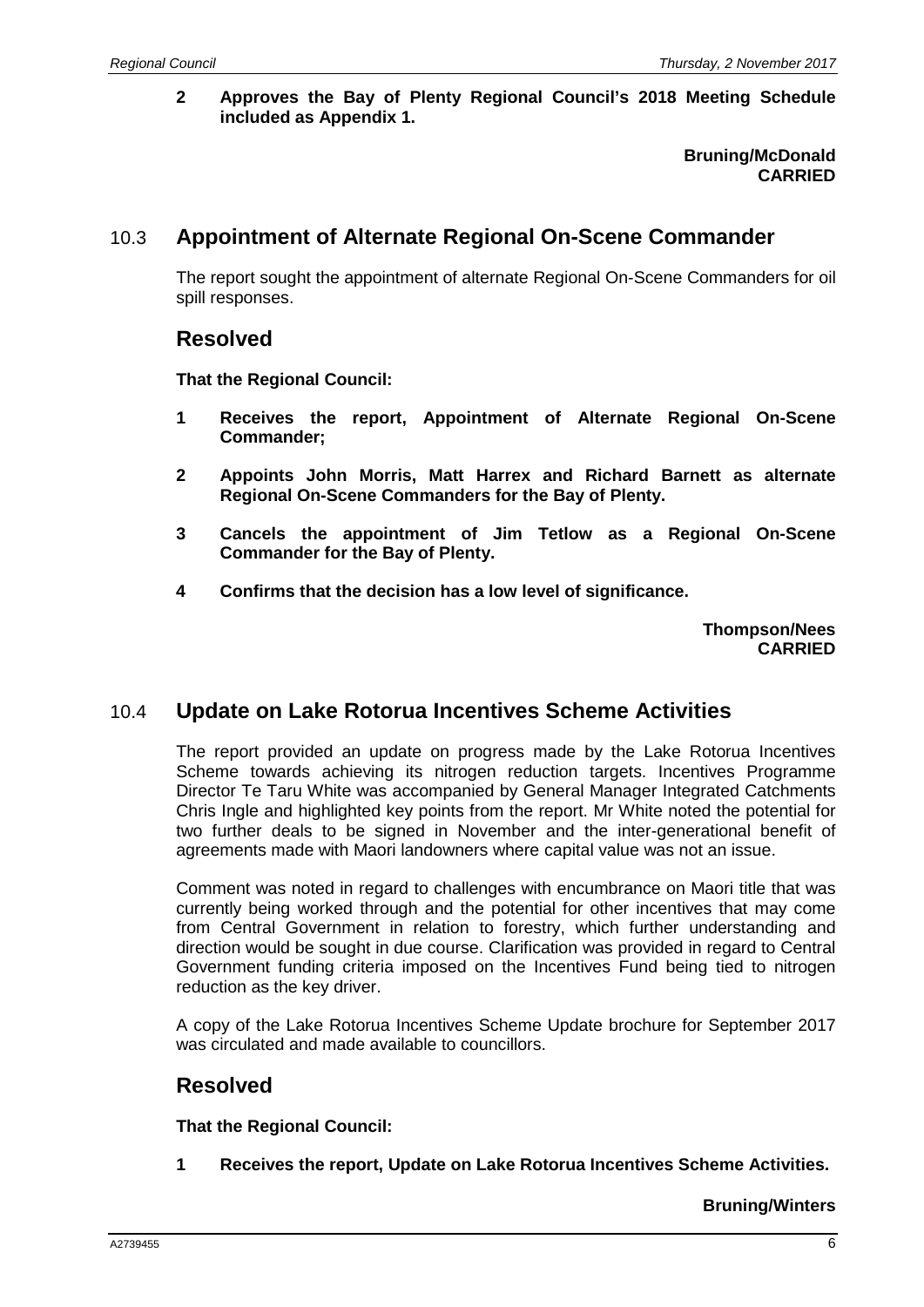**CARRIED**

### 10.5 **College Rd Stopbank Realignment - Procurement Plan**

The report sought approval of a procurement plan for works to realign the breached stopbank on College Road, Edgecumbe and to delegate authority to the Chief Executive to approve the tenderer on the proviso the approved tender is within budget.

It was noted that the timeframe for close of tenders was Friday 10 November, with the proposed contract term to commence at the end of November.

Regarding respective properties to be demolished, assurance was sought that advance warning of the date of demolition be re-communicated to all affected property owners and residents.

### **Resolved**

**That the Regional Council:**

- **1 Receives the report, College Rd Stopbank Realignment - Procurement Plan;**
- **2 Delegates to the Chief Executive, through acceptance of the procurement plan, the ability to approve the tenderer for the College Road Stopbank Realignment Contract.**

**Winters/von Dadelszen CARRIED**

#### 10.6 **CouncilMark™**

The report asked Council to consider its desire to participate in the Local Government New Zealand CouncilMark<sup>™</sup> programme. It was recommended that if Council wished to participate that it register interest to participate in Year 3 instead of Year 2, to avoid coinciding with the timing of the 2018-2028 Long Term Plan consultation process and subsequent three-year cycles.

Chief Executive Mary-Anne Macleod advised that timing was critical on staff workload and major programmes scheduled. Advice was provided on the benefits, assessment process and criteria and feedback received from participating Councils around the need for better mechanisms to capture community and customer assessments. It was noted that an examination of elected members' performance in regard to decision making would be part of the assessment criteria.

Councillors discussed the benefits and outcomes that the programme would provide and supported Council's participation in Year 3 of the programme to accommodate critical timing of Council's work programmes. It was noted that timing for participation in Year 3 would commence in July 2018 to March 2019 and coincide with the end of the current triennium.

## **Resolved**

**That the Regional Council:**

**1 Receives the report, CouncilMark™;**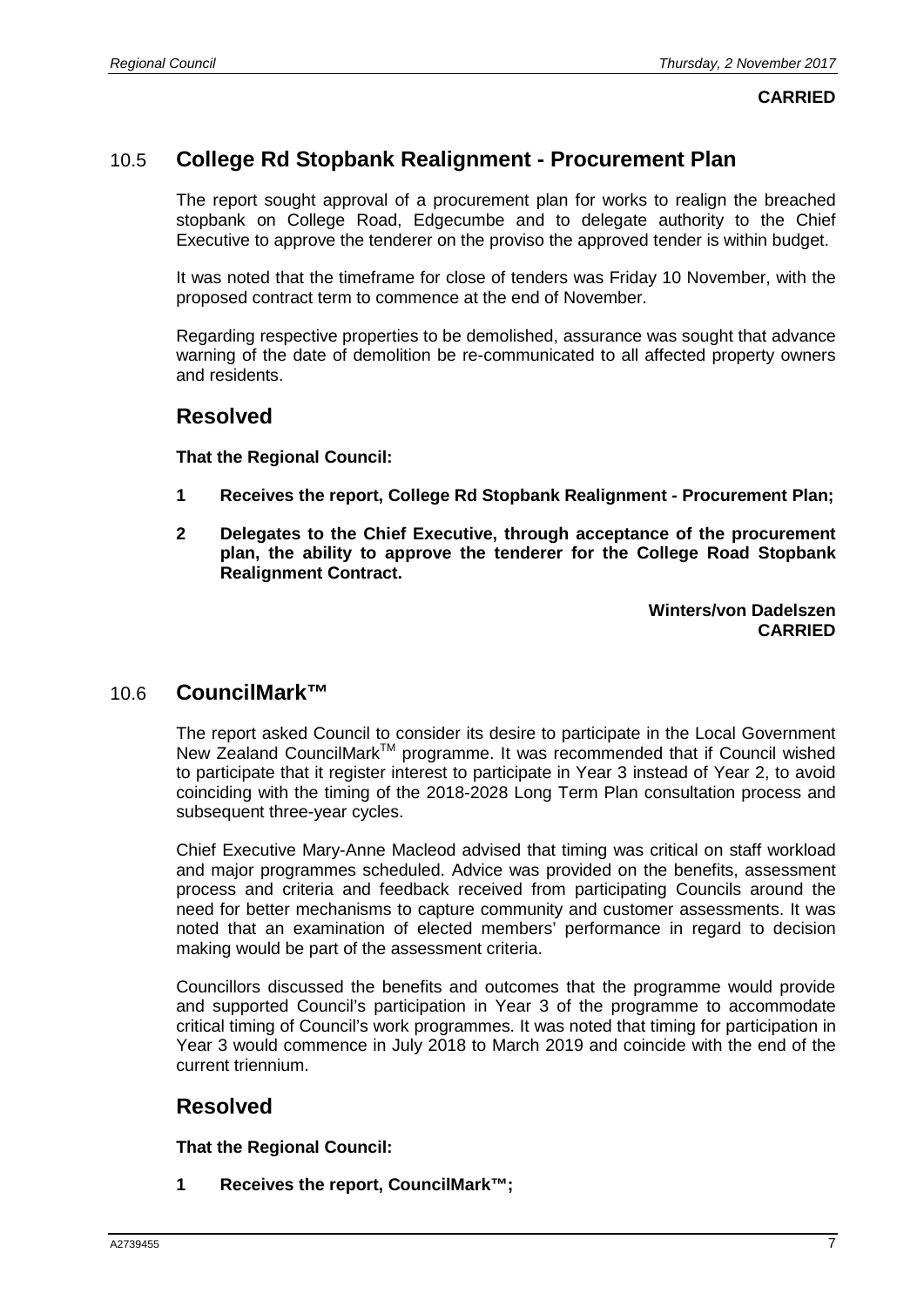**2 That Council does not register for Year 2 of the programme, but indicates an expression of interest for participation in Year 3.**

> **Nees/Love CARRIED**

# 11 **Public Excluded Section**

**Resolution to exclude the public**

**THAT the public be excluded from the following parts of the proceedings of this meeting.**

**The general subject of each matter to be considered while the public is excluded, the reason for passing this resolution in relation to each matter, and the specific grounds under section 48(1) of the Local Government Official Information and Meetings Act 1987 for the passing of this resolution are as follows:**

| <b>General Subject of Matter</b>  | <b>Reason for passing this</b> | <b>Grounds under Section</b> |
|-----------------------------------|--------------------------------|------------------------------|
| to be Considered                  | resolution in relation to this | 48(1) LGOIMA 1987 for        |
|                                   | matter                         | passing this resolution      |
| <b>11.1 Public Excluded</b>       | Please refer to the relevant   | Good reason for              |
| <b>Regional Council Minutes -</b> | clauses in the open minutes.   | withholding exists under     |
| 26 September 2017                 |                                | Section 48(1)(a).            |
| <b>11.2 Public Excluded</b>       | Please refer to the relevant   | Good reason for              |
| <b>Regional Council Minutes -</b> | clauses in the open minutes.   | withholding exists under     |
| 3 October 2017                    |                                | Section 48(1)(a).            |
| <b>11.3 Confidential Appendix</b> | To enable any local authority  | Good reason for              |
| 1 - Investment                    | holding the information to     | withholding exists under     |
| <b>Performance Report</b>         | carry on, without prejudice or | Section 48(1)(a).            |
| 2017/18 Months 1 to 3             | disadvantage, negotiations     |                              |
|                                   | (including commercial and      |                              |
|                                   | industrial negotiations).      |                              |
| <b>11.4 Confidential Appendix</b> | To enable any local authority  | Good reason for              |
| 2 - Investment Fund               | holding the information to     | withholding exists under     |
| <b>Valuation and Report for</b>   | carry on, without prejudice    | Section 48(1)(a).            |
| September 2017                    | or disadvantage,               |                              |
|                                   | negotiations (including        |                              |
|                                   | commercial and industrial      |                              |
|                                   | negotiations).                 |                              |
| <b>11.5 Regional Property</b>     | To enable any local authority  | Good reason for              |
| <b>Update</b>                     | holding the information to     | withholding exists under     |
|                                   | carry on, without prejudice or | Section 48(1)(a).            |
|                                   | disadvantage, negotiations     |                              |
|                                   | (including commercial and      |                              |
|                                   | industrial negotiations).      |                              |
| 11.6 Rangitāiki River             | To maintain legal professional | Good reason for              |
| <b>Scheme Review -</b>            | privilege.                     | withholding exists under     |
| <b>Implementation Update</b>      |                                | Section 48(1)(a).            |
| <b>11.7 Hunters Creek</b>         | To maintain legal professional | Good reason for              |
| <b>Munitions Barge</b>            | privilege.                     | withholding exists under     |
|                                   |                                | Section 48(1)(a).            |
| 11.8 Air monitoring in the        | To carry on, without prejudice | Good reason for              |
| <b>Mount Maunganui/Sulphur</b>    | or disadvantage,               | withholding exists under     |
| <b>Point area - Procurement</b>   | negotiations (including        | Section 48(1)(a).            |
| Plan                              | commercial and industrial      |                              |
|                                   | negotiations).                 |                              |